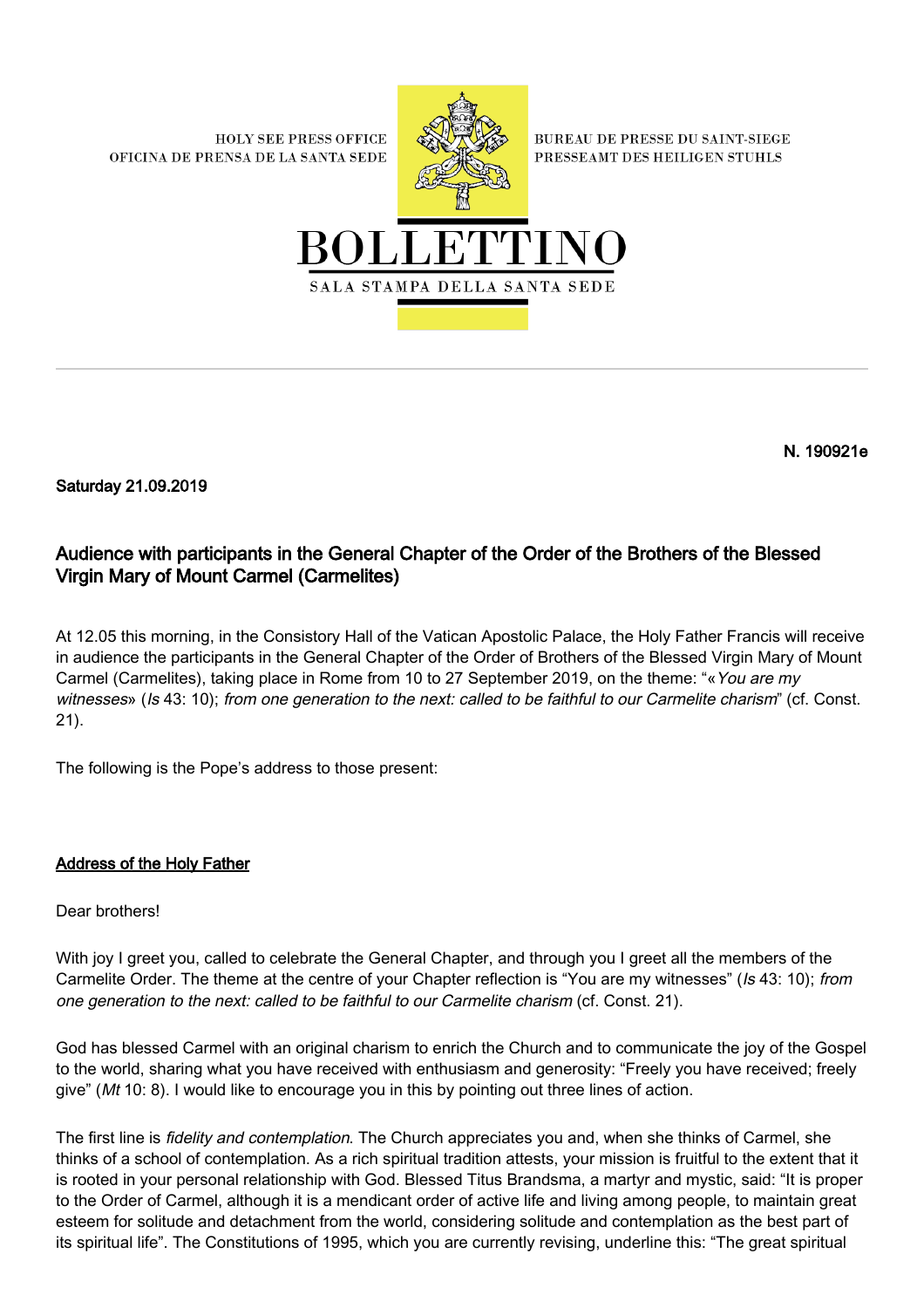teachers of the Carmelite Family have always returned to this contemplative vocation" (17). The Carmelite way of living contemplation prepares you to serve the people of God through any ministry or apostolate. What is certain is that whatever you do, you will be faithful to your past and open to the future with hope if, "living in allegiance to Jesus Christ" (2), you have at heart in particular the spiritual journey of people.

The second line is accompaniment and prayer. Carmel is synonymous with the inner life. Carmelite mystics and writers have understood that "being in God" and "being in His things" do not always coincide. If we become anxious about a thousand things related to God without being rooted in Him (cf. Lk 10: 38-42), sooner or later he presents us with the bill: we realize that we have lost Him along the way. Saint Mary Magdalene de' Pazzi, in her famous letters on the Renewal of the Church (1586), provides that "lukewarmness" can creep into the consecrated life when the evangelical counsels become only a routine and love of Jesus is no longer the centre of life (cf. Apostolic Exhortation Evangelii Gaudium, 264). And so worldliness can also creep in, which is the most dangerous temptation for the Church, especially for us, men of the Church. I am well aware, brothers, that this temptation has entered and done serious damage even among you. I have prayed and I pray that the Lord will help you. And this Chapter is a providential occasion to receive from the Holy Spirit the strength to fight together against these pitfalls.

Generations of Carmelites and Carmelites have taught us by example to live more "inside" than "outside" ourselves, and to go towards "el más profundo centro – the deepest centre", as Saint John of the Cross says (The Living Flame of Love B, 1,11-12), that is where God lives, and there He invites us to seek Him out. The true prophet in the Church is he and she who comes from the "desert", like Elijah, rich in the Holy Spirit, and with the authority that belongs to those who have listened in silence to the subtle voice of God (cf. 1 Kings 19: 12).

I encourage you to accompany people to "make friends" with God. Saint Teresa said: "I hardly ever tired of speaking or hearing about God". Our world thirsts for God and you Carmelites, teachers of prayer, can help many to leave behind the noise, haste and spiritual aridity. Of course it is not a question of teaching people to accumulate prayers, but of being men and women of faith, friends of God, who know how to walk the ways of the spirit.

From silence and prayer are renewed communities and authentic ministries will be born (cf. Const. 62). As good artisans of fraternity, place your trust in the Lord by overcoming the inertia of immobility and avoiding the temptation of reducing the religious community to "working groups" that would eventually dilute the fundamental elements of religious life. The beauty of community life is in itself a point of reference that generates serenity, attracts the people of God and spreads the joy of the Risen Christ. The true Carmelite transmits the joy of seeing the other as a brother to be supported and loved and with whom to share life.

And finally the third line: tenderness and compassion. The contemplative has a compassionate heart. When love is weakened, everything loses its flavour. Love, caring and creative, is a balm for those who are tired and exhausted (cf. Mt 11: 28), for those who suffer abandonment, the silence of God, the emptiness of the soul, and broken love. If one day, around us, there are no longer sick and hungry people, abandoned and despised – the minores of which your begging tradition speaks – it will not be because they are not there, but simply because we do not see them. The little ones (cf. Mt 25: 31-46) and the discarded (cf. Evangelii gaudium, 53) will always be there (cf. Jn 12: 8), to offer us an opportunity to enable contemplation to be a window open to beauty, truth and goodness. "Whoever loves God must seek him in the poor", in the "brothers of Jesus", as Blessed Angelo Paoli said, and whose third centenary of death you will soon celebrate. May you always have the goodness to seek them out! Blessed Angelo Paoli's absolute trust in divine providence made him exclaim with joy: "I have a pantry in which nothing is missing!" May your pantry overflow with compassion in the face of all forms of human suffering!

Contemplation would merely be momentary if it were to be reduced to raptures and ecstasies that distance us from the joys and worries of the people. We must be wary of the contemplative who is not compassionate. Tenderness, in the style of Jesus (cf. Lk 10:25-37), shelters us from "pseudo-mystics", "weekend solidarity" and the temptation to keep our distance from the wounds of Christ's body. Three dangers: "pseudo-mystics", "weekend solidarity" and the temptation to keep our distance from the wounds of Christ's body. Jesus' wounds